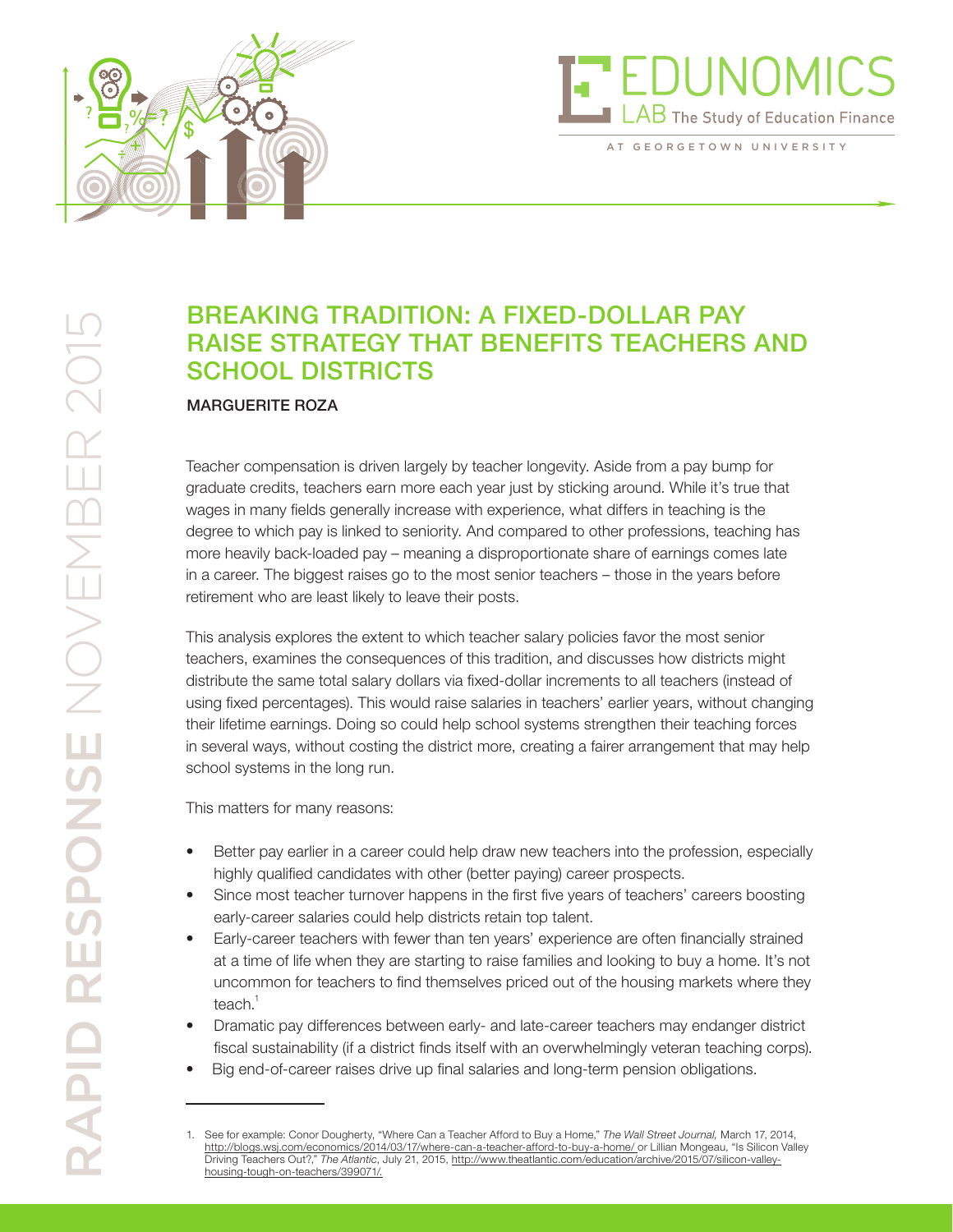This analysis doesn't attempt to solve all issues around teacher salaries (or address whether they are too low or too high as has been well researched elsewhere). $^2$  Rather, this work examines one slice of the salary pie that school districts potentially have the power to adjust regardless of how many new dollars are available to raise wages.

#### Teacher pay practices compound awards for seniority

With the standard across-the-board percentage-based raises, districts routinely award senior teachers pay raises that can be close to double the dollars doled out to junior teachers. Longevity drives raises in two ways.<sup>3</sup> First, the typical salary schedule awards "step" increases associated with experience. For example, Baltimore County Public Schools' 2014-15 salary schedule shows a teacher with a master's degree and 30 years' experience earns \$82,344  $-$  that's \$35,283 more than another teacher with a master's but only five years' experience.<sup>4</sup> Each year, layered on top of these salary steps are annual cost-of-living increases (COLAs) that apply a percentage of salary increase. Because every teacher in the system receives the same percentage increase, this system favors teachers with higher salaries, further widening the pay gap each year between veteran and more junior teachers. After one year of COLA increase, the veteran Baltimore teacher now earns \$86,464 — totaling \$37,049 more than the teacher with five years under her belt.<sup>5</sup>

Table 1: Teacher pay differences widen over time

| Baltimore County Public Schools' Teacher Salaries with an MA Degree |          |          |          |  |  |  |  |  |
|---------------------------------------------------------------------|----------|----------|----------|--|--|--|--|--|
| 30 years' experience<br>5 years' experience                         |          |          | \$ Gap   |  |  |  |  |  |
| 2014                                                                | \$82,344 | \$47,061 | \$35,283 |  |  |  |  |  |
| 2015                                                                | \$86,464 | \$49,415 | \$37,049 |  |  |  |  |  |

#### Teacher pay trends are an anomaly among other professions

The combination of the step pay schedule with annual COLA adjustments awarded as percentage of salary results in a pay curve that climbs steeply beyond the early years, particularly relative to that of other fields. Figure 1 explores how teachers and other professions' salaries vary with age.<sup>7</sup> Using U.S. Census Bureau data, the figure demonstrates the earnings trend between age 41 and 55 (in constant dollars) for several professional occupations relative to each profession's average over that age span. $8$  Lawyers, doctors, accountants, and computer programmers tend to have flatter earnings in their 40s and 50s

<sup>2.</sup> Ulrich Boser and Chelsea Straus, "Mid- and Late- Career Teachers Struggle with Paltry Incomes," Center for American Progress. July 23, 2014. https://www.americanprogress.org/issues/education/report/2014/07/23/94168/mid-and-late-careerteachers-struggle-with-paltry-incomes/.

<sup>3.</sup> Teacher salary schedules award annual pay raises to teachers based on three main components: years of experience, or "steps" on the salary schedule; level of educational attainment, or "columns" on the schedule; and cost of living adjustments (COLAs) intended to maintain the purchasing power of earnings.

<sup>4.</sup> The 2014-15 BCPS teacher salary schedule is available at http://www.nctq.org/docs/Baltimore\_County\_72880.pdf.

<sup>5.</sup> The 2015-16 BCPS teacher salary schedule is available at http://www.bcps.org/offices/payroll/pdf/scales/TABCO-10-Month-Payscale.pdf.

<sup>6.</sup> Author's calculations based on Baltimore County Public Schools salary schedules.

<sup>7.</sup> Professional fields displayed here represent careers like teaching, where professional responsibilities remain relatively stable across a career.

<sup>8.</sup> Data were compiled from the U.S. Census Bureau, American Community Survey, 2009 (5-year Estimates - Public Use Microdata 2005-2009 dataset).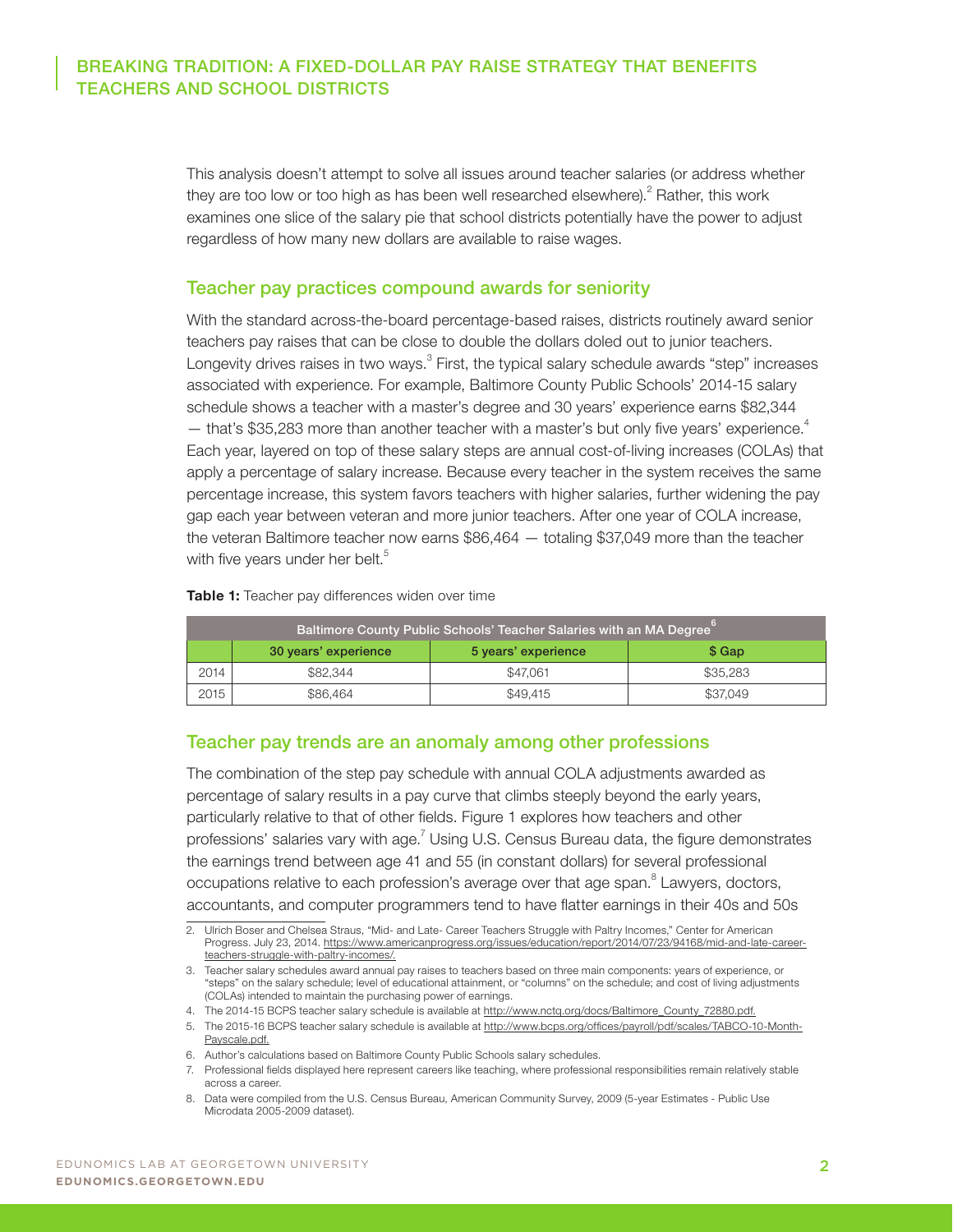with a dip in real-dollar earnings as these professionals enter their 50s. The dip doesn't necessarily mean they've seen their actual dollar wages reduced, but rather that wage growth doesn't keep pace with inflation (so earnings dip in constant dollars).





As Figure 1 demonstrates, the pattern for teachers is markedly different. The longevity-based mechanisms that pervade the teaching profession result in a back-loaded salary curve. Individuals in comparable professions reach their peak salaries by age 40 (or with 10-15 years' experience). In contrast, teachers enter their 40s with much lower earnings on average than they will make each year if they stay in the profession for another decade, and don't hit their peak earnings until age 55 (or with 25-30 years' experience).

#### Percentage-based COLAs drive uneven pay raise allocation

Teachers' steeper salary curves can be attributed to the compounding effects of receiving both a *percentage* longevity raise from moving one step to the next on school district salary scales and another *percentage* raise from an across-the-board COLAs. While the basic step and lane salary structure is rigidly embedded in public education pay structures (remaining intact for decades), the COLAs are renegotiated more frequently and serve as the means by which districts apply new funds on top of the base scale. Without much consideration given to how to deploy these funds, districts tend to apply the new dollars in percentage terms, as shown in the examples below.<sup>9</sup>

<sup>9.</sup> The COLA is often delivered in percentage terms with the thinking that, with inflation, an employee's wages must increase by a fixed percent to keep purchasing power constant. That said, with teacher salaries, salaries also grow each year with step raises, so the percentage based COLA has a compounding effect. Further, in many districts, the COLA doesn't function so much as a COLA (keeping pace with the CPI) but rather works to adjust pay to keep pace with changes in labor market values (which doesn't necessarily require a percentage basis).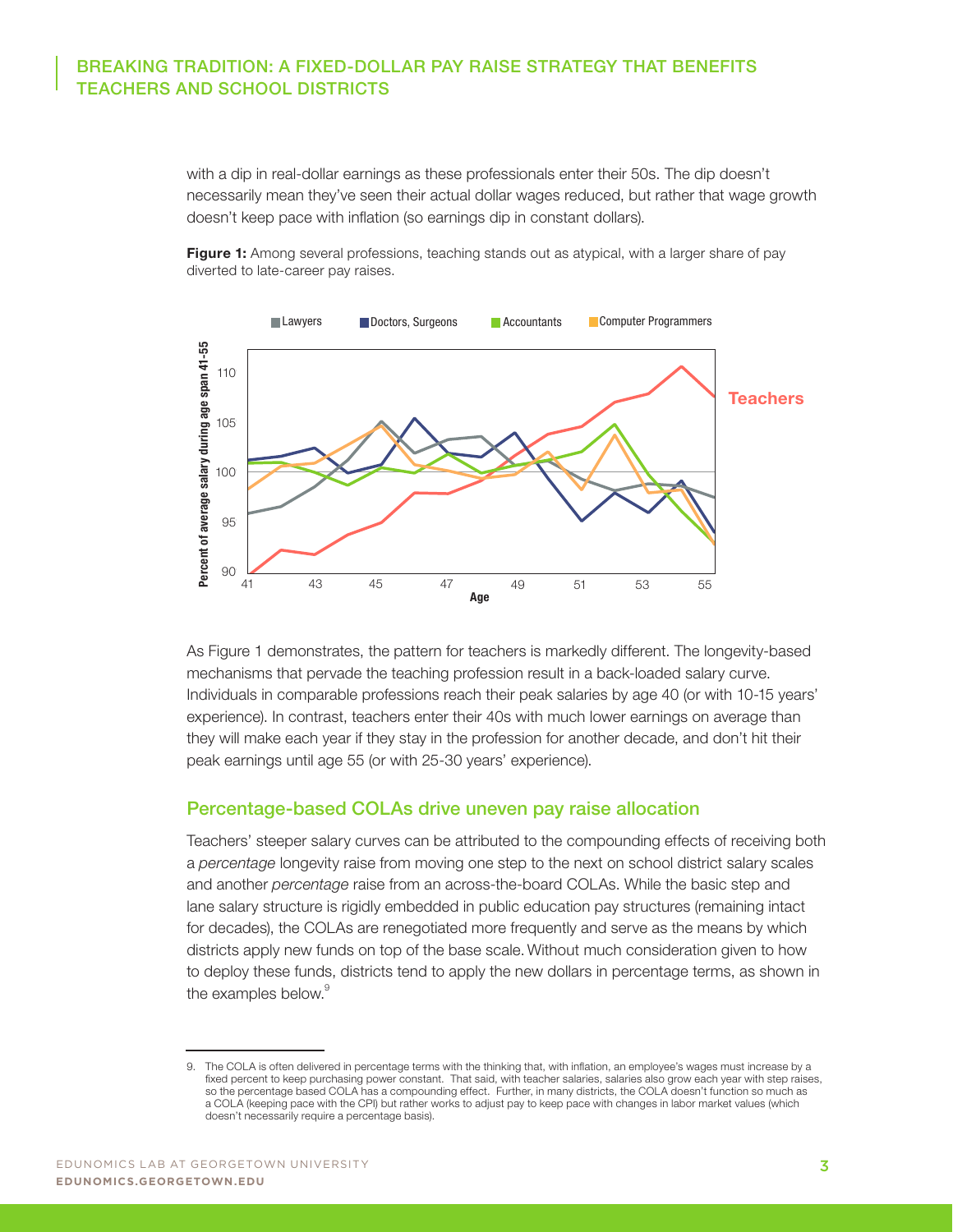| <b>District</b>       | Percentage terms of raise | Years effective      |  |
|-----------------------|---------------------------|----------------------|--|
| Atlanta               | 2%, 4%, 3%, 2.5%          | 2005-2009            |  |
| Charlotte-Mecklenburg | 3%                        | 2014 (proposed)      |  |
| Chicago               | 3%, 2%, 2%, 3%            | 2012-2016            |  |
| Clark County          | 1%                        | 2014                 |  |
| Hawaii                | $3.2\%$ , $3.2\%$         | 2014-2015, 2016-2017 |  |
| Houston               | 2%                        | 2012-2013            |  |
| New York City         | 2%, 3%, 3.5%, 4.5%, 5%    | 2013-2018            |  |
| San Diego             | 5%                        | 2014                 |  |

Table 2: Annual COLA percentage raises are the norm in many of the country's largest districts<sup>10</sup>

In one sense these percentage raises may seem to be the fairest way to divvy up new salary dollars. Every teacher gets the same percentage raise. But the system fails to distribute dollar amounts evenly (because percentages yield different dollar amounts per teacher). And the percentage practice exacerbates inequities in salary schedules.

Consider teachers in New York City (NYC). In the 2014 labor contract, NYC teachers received annual COLA raises of 2%, 3%, 3.5%, 4.5%, or 5% for the years 2013-2018 (some retroactively).<sup>11</sup> The COLA dollars awarded over these five years amounts to \$33,100 in new pay on average for all NYC teachers in the classroom. But, that average masks substantial variation in what each teacher actually receives.

As Figure 2 shows, a teacher with five years' experience in 2013 gets raises totaling \$25,514 in COLAs versus \$41,542 for a peer with 22 years' experience. Looked at another way, the junior teacher receives just 77% of the average raise over the five years, while the senior teacher receives 126% of the new monies.



Figure 2: Cumulative COLA pay raises awarded to NYC teachers, 2013-2018

*Source:* Author's calculations based on United Federation of Teachers, Salary Schedules for Proposed 2009-2018 Contract

<sup>10.</sup> Sources: Atlanta Public Schools Human Resource Services Salary Scales; Charlotte-Mecklenburg Schools Proposed Budget Recommendation 2014-2015. April 8, 2014; Chicago Teachers Union and the Chicago Board of Education July 1, 2012 to June 30, 2015 Summary Term Sheet; Clark County School District 2013-2014 Annual teacher salary schedule; Hawaii State Teachers Association 2013-2017 Salary Movement; Houston Independent School District Compensation Manual 2012-2013; United Federation of Teachers Contract 2014 Pay & Benefits Chart; San Diego Unified School District SEA Bargaining Unit Salary Plan 0160. All accessed June 24, 2014.

<sup>11.</sup> Our analysis is based on these revised NYC teacher salary schedules and national average teacher demographic data (years of experience and level of education). "Salary Schedules for Proposed 2009-2018 Contract," United Federation of Teachers, accessed June 14, 2014 at http://www.uft.org/files/attachments/secure/teacher-schedule-2009-2018.pdf.; "Public School Teacher Data File", U.S. Department of Education, National Center for Education Statistics, Schools and Staffing Survey (SASS), 2011–12.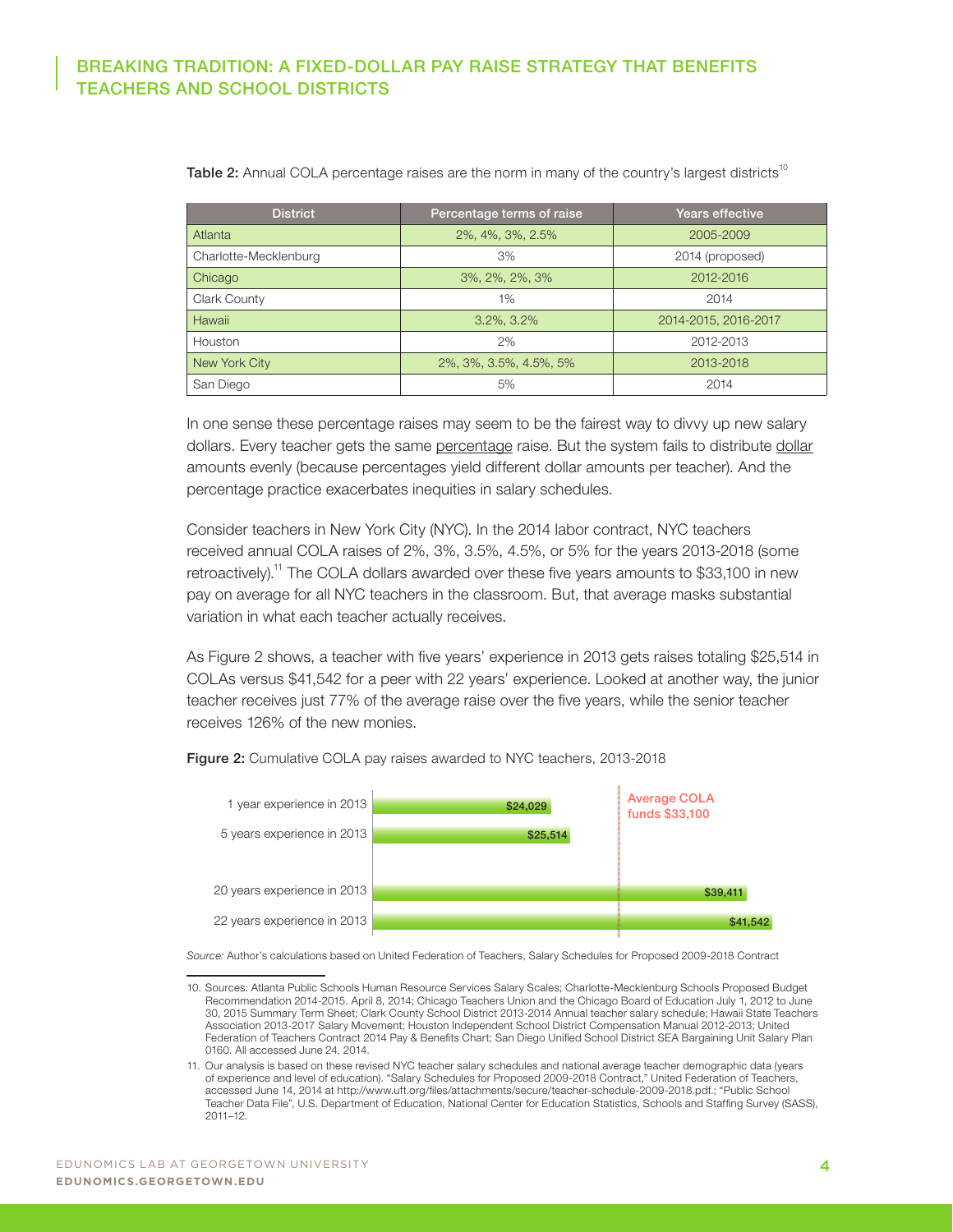#### The case for "fixed-dollar" raises versus "fixed-percentage" raises

School districts are increasingly exploring modifications to the standard salary schedule. Some are restructuring bonuses for master's degrees. Others are awarding funds for garnering positive evaluations, meeting student-performance thresholds or taking on heavier workloads. Yet most districts still rely on the standard fixed-percentage COLA.

Our research suggests that a different strategy, divvying up COLA monies on a fixed-dollar basis that provides all teachers with COLAs of the same dollar amount, has important advantages for teachers, districts, and states alike.

In the case of the NYC teachers (Table 2), the fixed-dollar COLA would yield a flat \$33,100 for every teacher who taught continuously between 2013 and 2018.<sup>12</sup> Clearly, not all teachers would win in this scenario; senior teachers would anticipate smaller raises than under the fixedpercentage arrangement. But a teacher would earn the same total dollar amount over a lifetime career, with greater earnings up front and a gentler salary curve than today's norm. Rather than take home the \$26,000 in COLAs for a five-year span early in career with the promise of \$42,000 in COLAs later, teachers would take home \$33,000 in COLAs over any five-year period during their careers. Note: The district isn't paying teachers less money overall, but rather parceling out funds more evenly across all teachers and across career time.

The benefits of allocating COLAs in this way are compelling:

A. Fixed-dollar raises drive more money to combat attrition where it is greatest — among newer teachers. Figure 3 displays data from the National Center on Education Statistics' School and Staffing Survey showing teacher turnover is highest in the first five years on the job and declines steadily until teachers log 29 years of experience.<sup>13</sup> And the turnover rate for first-year teachers has increased by about a third in the past two decades.<sup>14</sup> Therefore, it makes sense to use pay structures to help stem the hemorrhaging where it's worst. Percentage-based COLA raises do precisely the opposite, driving more money to senior teachers  $-$  those least at risk of leaving.<sup>15</sup>

<sup>12.</sup> The fixed dollar average for each year is calculated as an average of the percentage raise awarded to all teachers in that year.

<sup>13.</sup> Data are from the National Center for Education Statistics' Teacher Follow-up Survey, 2008-09.

<sup>14.</sup> Richard M. Ingersoll, "Beginning Teacher Induction: What the Data Tell Us," Education Week, published online May 16, 2012, accessed June 24, 2014, http://www.edweek.org/ew/articles/2012/05/16/kappan\_ingersoll.h31.html.

<sup>15.</sup> Ulrich Boser and Chelsea Straus, "Mid- and Late- Career Teachers Struggle with Paltry Incomes." *Center for American Progress*. July 23, 2014.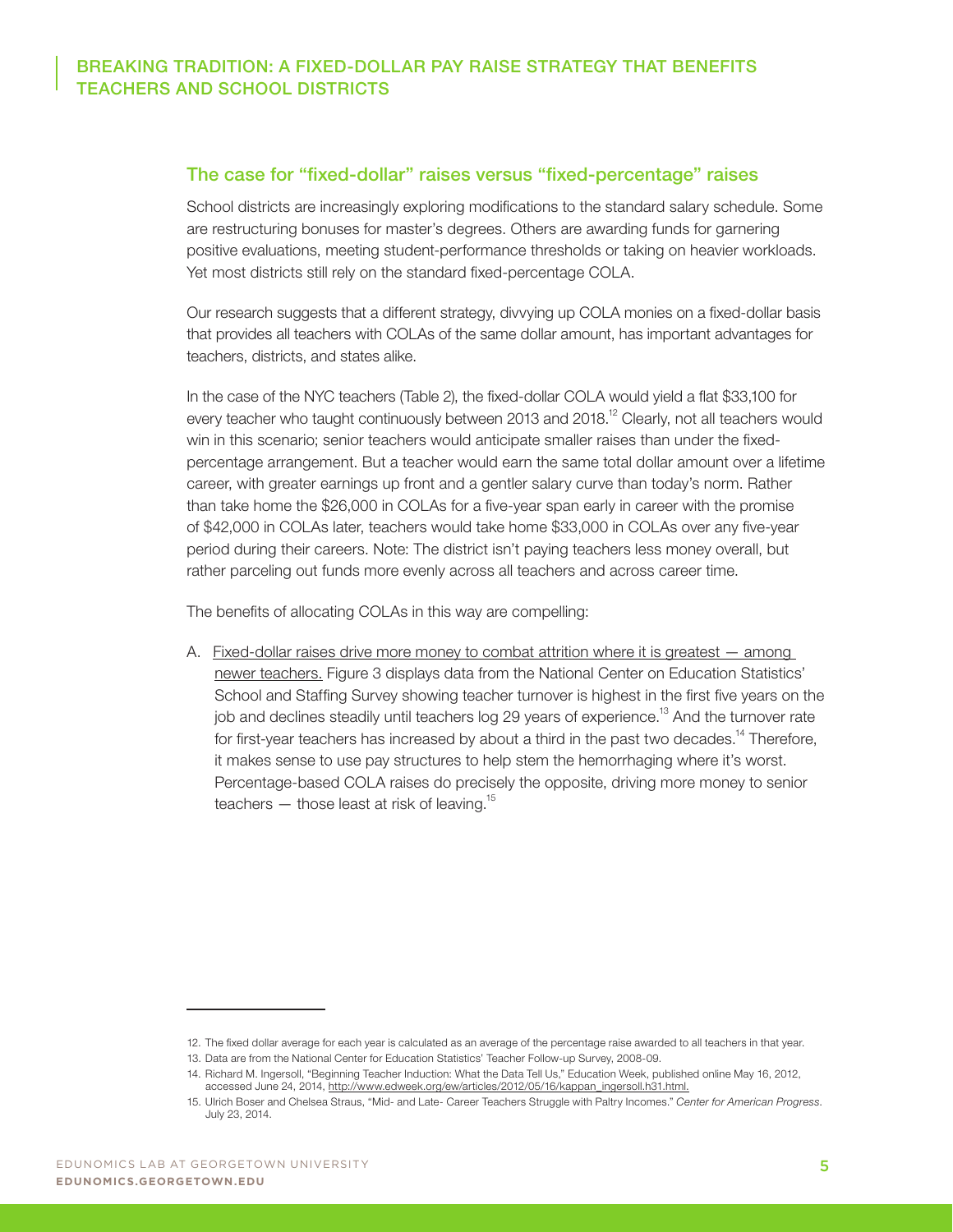

Figure 3: Teacher turnover is highest in the first 5 years on the job.

- B. Fixed-dollar raises more equitably distribute funds across schools. As has been widely documented, schools serving more affluent students in a district tend to attract and retain more experienced (and therefore higher paid) teachers than schools serving primarily poor students, creating salary inequities across schools within a district.<sup>16</sup> Fixed-percentage raises exacerbate these disparities. Since poorer schools have lower average teacher experience, each time COLA raises are awarded on a percentage basis more money winds up in service of wealthier students. Fixed-dollar raises, in contrast, equitably distribute COLA dollars across classrooms.<sup>17</sup>
- C. Fixed-dollar raises may improve district financial sustainability. In the short-run, districts' expenditures are the same for fixed-dollar or percentage-based raises. The fixed-dollar raise modeled here allows the budget to stay whole by doling out the same total sum as would have been doled out under percentage terms.

But in the long-run, paying out uneven sums with percentage raises could threaten district financial health if districts find themselves with disproportionate shares of very senior teachers. Districts with declining enrollment, for instance, may stop hiring newer teachers (or even reduce their teaching force by laying off junior teachers) as they downsize. When they are left with a more-senior teaching force, salary costs may prove unsustainable, as Detroit, Newark, and other shrinking districts have learned. A district is particularly financially vulnerable when senior teachers remain at higher salaries and the percentage raises compound the situation.

D. Percentage-based COLAs drive up end-of-career salaries, increasing pension obligations. Percentage raises drive up near-retirement teachers' final average salaries, which

<sup>16.</sup> Hamilton Lankford, Susanna Loeb and James Wyckoff. "Teacher Sorting and the Plight of Urban Schools: A Descriptive Analysis," *Educational Evaluation and Policy Analysis*, Spring 2002, Vol. 24, No 1, pp37-62.

<sup>17.</sup> Roza, Marguerite. "How the teacher pay raise formula could worsen Seattle's equity." Crosscut, Sept. 15, 2015. Available online at http://crosscut.com/2015/09/how-the-teacher-pay-raise-formula-could-worsen-seattles-inequity/.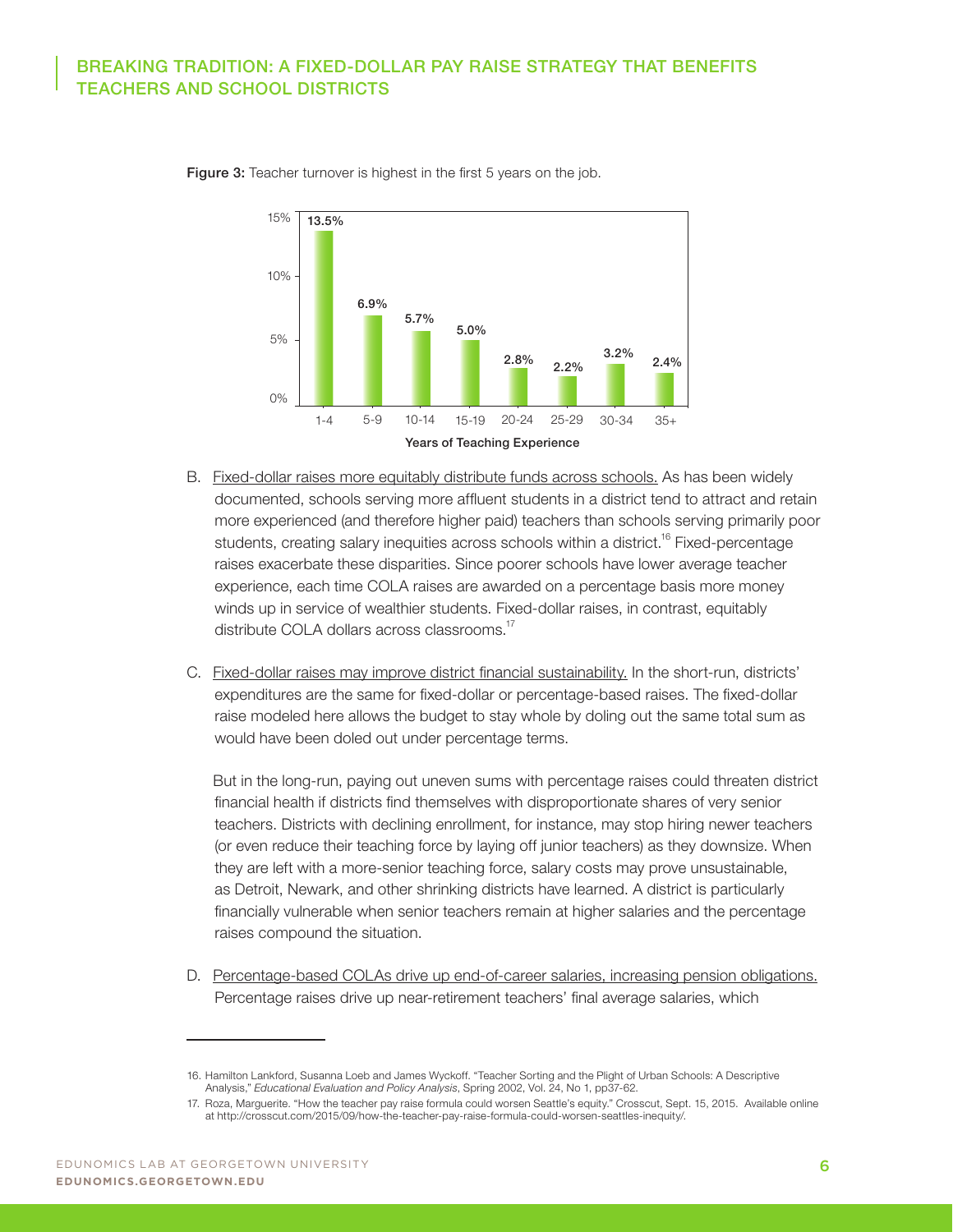determine their pensions. By 2018, the average NYC veteran teacher will see her final average salary (an average of the last three years used for pension benefit computations) increase by  $$12,200 - $2,500$  more than if she had received level-dollar raises.<sup>18</sup> This incremental different translates into an increase of \$46,000 in future pension allowances over her lifetime. When discounted into an equivalent present-day value, New York City's five-year COLA scheme would generate approximately \$27,100 more in new pension obligations for each late-term teacher than if the raise had been structured as a fixed-dollar amount.

For those worried that teachers would take a hit on pension benefits under a fixed-dollar raise plan, note that teachers would get more money earlier in their career. Increased earnings for an early-career teacher improve her private retirement security by giving her more money to invest up front. Since most districts require teachers to work for a set number of years (often 10) before vesting in their retirement benefits, teachers who leave in the early years of their careers suffer additional financial consequences.<sup>19</sup>

Importantly, shifting to a fixed-dollar COLA model enables these benefits without requiring districts to completely overhaul their salary schemes, which typically presents daunting political challenges. Salary structures are often deeply embedded in district policies and union contracts and may even be woven into state policy.

#### Some states have steeper late-career salary patterns than others

The fixed-dollar COLA doesn't eliminate a steep salary structure; it just prevents it from becoming even steeper. The COLA structure is more a symptom than a cause of the root problems raised in this analysis. At the heart of the matter is the steep step and column salary ladder that is out of sync with patterns in other professions. Some pay scales are steeper than others, as shown in state-by-state trends in Table 4. The table compares the average salary for a teacher with ten years' experience and a master's degree to the salary for a teacher at the highest step on the wage ladder.

In some states, like New York and New Jersey, districts spend \$25,000-plus more on their most veteran teachers than on those teachers' mid-career peers. The differential is high even in some states with more modest cost of living. In North Carolina and West Virginia, for example,

<sup>18.</sup> Final average salary in NYC is the average of a teacher's earnings during her last three years of employment and pensions are determined using a multiplier of 1/50 for each year of service. In this example, we consider a veteran teacher to have 25+ years of experience at the time of retirement. See Marguerite Roza and Jessica Jonovski, "How Late-Career Raises Drive Teacher Pension Debt," Edunomics Lab at Georgetown University, December 2014, for an explanation of the teacher pension formula, future pension calculations, and present value calculations.

<sup>19.</sup> A recent study found that in the median state, only 44.5% of new teachers stay in the profession long enough to receive any retirement benefits for their years of work and fewer than 10% of teachers receive the maximum benefits available. Chad Aldeman and Andrew J. Rotherham. "Friends without Benefits: How States Systematically Shortchange Teachers' Retirement and Threaten Their Retirement Security," Bellwether Education Partners. 2014 accessed on August 8, 2014, http://bellwethereducation.org/sites/default/files/BW\_PensionPaper\_031314.pdf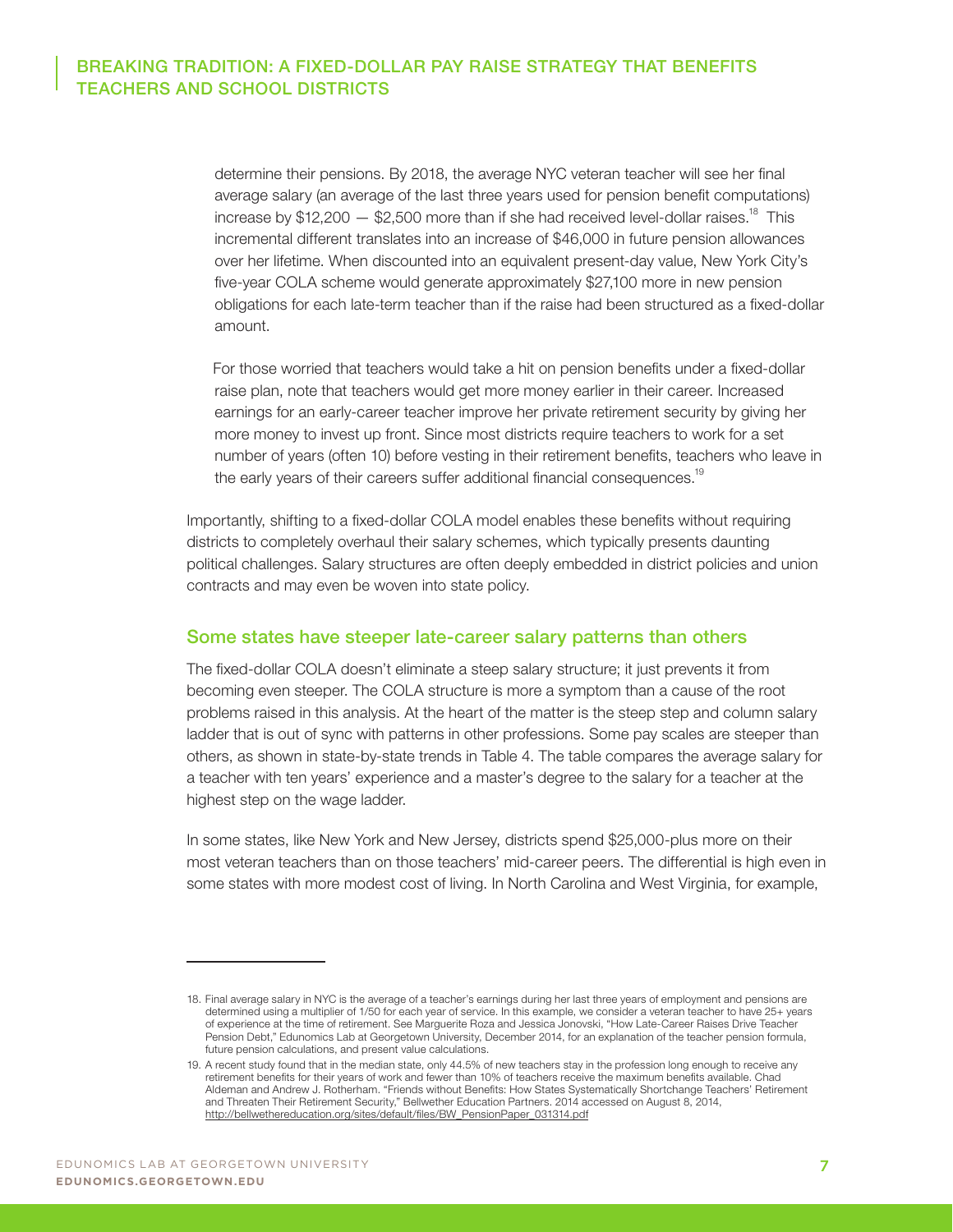the gap is more than \$20,000. By percentage, Mississippi teachers have one of the steepest curves (with teachers at the highest point on the scale earning 161% of the mid-career teacher with a decade of experience and a master's), whereas Rhode Island has a much flatter scale, at only 112%. States with the steepest salary schedules likely face the greatest urgency to stem raises that exasperate that gap in pay between veterans and their mid-career peers.

Table 4: Some states have steeper salary schedules than others: Differences (in dollars and percentages) between highest salary on schedule and that of a teacher with ten years' experience and an MA degree.<sup>20</sup>

|                              | <b>Dollar</b><br>difference | <b>Highest</b><br>salary as a<br>percentage<br>of salary of<br>10 year plus<br><b>MA</b> |                | <b>Dollar</b><br>difference | <b>Highest</b><br>salary as a<br>percentage<br>of salary of<br>10 year plus<br><b>MA</b> |
|------------------------------|-----------------------------|------------------------------------------------------------------------------------------|----------------|-----------------------------|------------------------------------------------------------------------------------------|
| <b>United States Average</b> | \$15,600                    | 132%                                                                                     |                |                             |                                                                                          |
| Alabama                      | \$14,100                    | 129%                                                                                     | Montana        | \$11,600                    | 129%                                                                                     |
| Alaska                       | \$11,800                    | 118%                                                                                     | Nebraska       | \$10,100                    | 122%                                                                                     |
| Arizona                      | \$12,000                    | 129%                                                                                     | Nevada         | \$14,400                    | 128%                                                                                     |
| Arkansas                     | \$9,400                     | 122%                                                                                     | New Hampshire  | \$14,000                    | 127%                                                                                     |
| California                   | \$17,500                    | 130%                                                                                     | New Jersey     | \$25,400                    | 141%                                                                                     |
| Colorado                     | \$15,700                    | 138%                                                                                     | New Mexico     | \$13,200                    | 129%                                                                                     |
| Connecticut                  | \$18,400                    | 129%                                                                                     | New York       | \$30,000                    | 149%                                                                                     |
| Delaware                     | \$19,800                    | 135%                                                                                     | North Carolina | \$20,600                    | 148%                                                                                     |
| District of Columbia         | \$13,800                    | 124%                                                                                     | North Dakota   | \$10,700                    | 126%                                                                                     |
| Florida                      | \$19,000                    | 145%                                                                                     | Ohio           | \$15,700                    | 129%                                                                                     |
| Georgia                      | \$23,000                    | 147%                                                                                     | Oklahoma       | \$8,800                     | 123%                                                                                     |
| Idaho                        | \$10,600                    | 125%                                                                                     | Oregon         | \$12,500                    | 126%                                                                                     |
| <b>Illinois</b>              | \$22,000                    | 145%                                                                                     | Pennsylvania   | \$21,800                    | 140%                                                                                     |
| Indiana                      | \$15,000                    | 131%                                                                                     | Rhode Island   | \$8,300                     | 112%                                                                                     |
| lowa                         | \$14,300                    | 132%                                                                                     | South Carolina | \$21,800                    | 149%                                                                                     |
| Kansas                       | \$12,300                    | 130%                                                                                     | South Dakota   | \$8,300                     | 124%                                                                                     |
| Kentucky                     | \$11,800                    | 125%                                                                                     | Tennessee      | \$14,200                    | 133%                                                                                     |
| Louisiana                    | \$11,700                    | 122%                                                                                     | Texas          | \$9,600                     | 123%                                                                                     |
| Maine                        | \$14,900                    | 134%                                                                                     | Utah           | \$11,700                    | 126%                                                                                     |
| Maryland                     | \$26,800                    | 148%                                                                                     | Vermont        | \$14,800                    | 130%                                                                                     |
| Massachusetts                | \$12,700                    | 120%                                                                                     | Virginia       | \$18,400                    | 140%                                                                                     |
| Michigan                     | \$11,000                    | 119%                                                                                     | Washington     | \$15,000                    | 131%                                                                                     |
| Minnesota                    | \$11,300                    | 123%                                                                                     | West Virginia  | \$20,400                    | 149%                                                                                     |
| Mississippi                  | \$24,700                    | 161%                                                                                     | Wisconsin      | \$11,800                    | 124%                                                                                     |
| <b>Missouri</b>              | \$14,200                    | 137%                                                                                     | Wyoming        | \$14,300                    | 126%                                                                                     |

<sup>20.</sup> Author's computations based on National Center for Education Statistics' Schools and Staffing Survey 2012-13.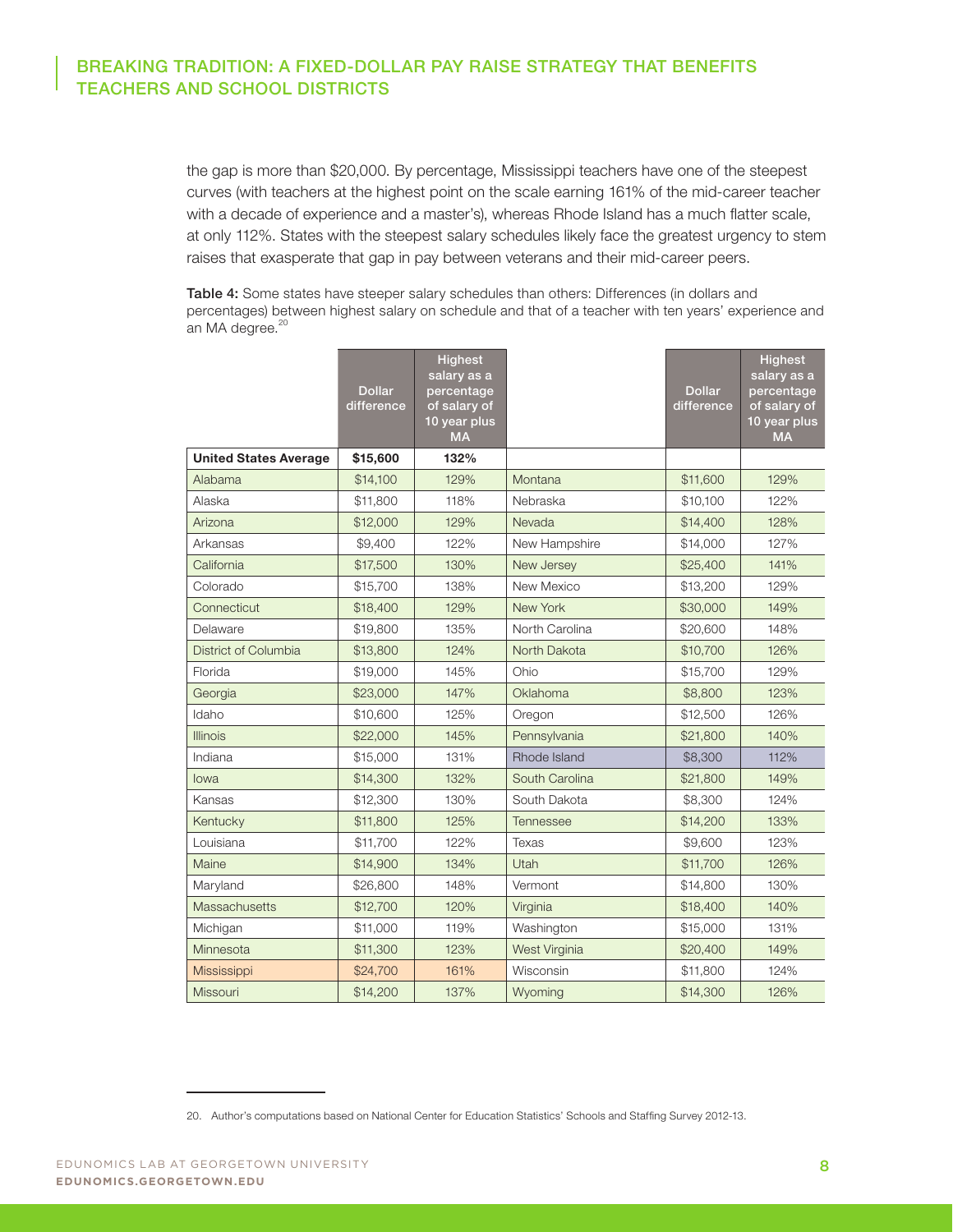#### The value of rethinking COLAs

Because traditional longevity-based step-and-column raises are deeply embedded in the pay structures of many school districts, the political barriers to shifting them are substantial. COLAs, on the other hand, are renegotiated by labor and management more frequently and thus may provide a more promising route to raising pay in the earlier years.

The potential benefits of shifting teacher compensation forward in this way are substantial. Fixed-dollar COLAs would allow teachers to earn the same amount over the course of their careers as they do now under percentage-based COLAs. But they would help reduce the high turnover among early-career teachers, where the problem is most acute; attract new, highly qualified teachers into the profession; create fairer compensation for younger teachers; and help make district finances more sustainable over the long run.